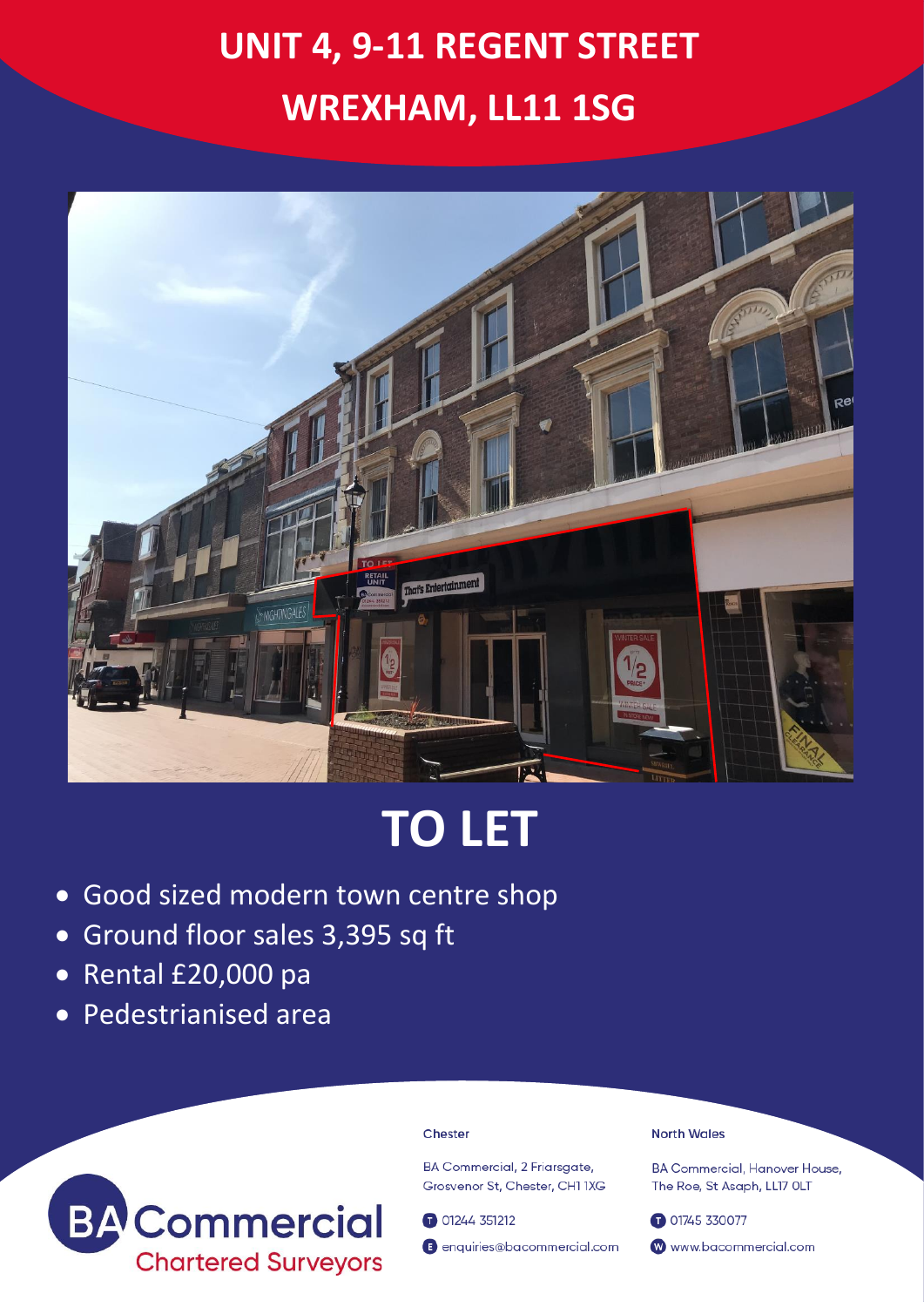## **UNIT 4, 9-11 REGENT STREET WREXHAM, LL11 1SG**

#### **LOCATION**

Wrexham is the principal commercial and retail centre for North East Wales, being strategically located in the region. The premises are situated within the central area forming part of the pedestrianised section of Regent Street and in close proximity to the town's bus station.

The property forms part of a modern block with nearby occupiers including:

- Subway
- Waterstones
- Primark
- Weatherspoon's
- McDonalds
- Bodycare
- H Samuel

As well as numerous other regional occupiers.

The property can be more easily identified from the location plan.

#### **DESCRIPTION**

The property is a highly prominent landmark building of character and arranged over three floors occupying a prime trading position on the busy pedestrianised Regent Street, in an area which benefits from strong footfall. Also nearby is the Island Green Retail Park.

#### **ACCOMMODATION/AREAS**

| <b>LUNIT</b>       | SO <sub>M</sub> | <b>SO FT</b> |
|--------------------|-----------------|--------------|
| Ground floor sales | 315.4           |              |

### **RENTAL**

A commencing rental of £20,000 pax will be required.

#### **LEASE**

The premises will be available on a new lease for a term to be agreed.

### **RATES**

The VOA website confirms the property has a Rateable Value of £38,000.

Interested parties are advised to contact the Local Rating Authority, Wrexham County Borough Council, Business Rates Department 01978 758177.

#### **EPC**

The Energy Performance Asset Rating for this property is C-55.

A full copy of the Energy Performance Certificate is available upon request from the agents.

#### **VAT**

All prices quoted are exclusive of but may be liable to Value Added Tax.

### **LEGAL COSTS**

Each party is responsible for payment of their own legal costs incurred in documenting this transaction.

### **AGENTS NOTE**

Under Money Laundering Regulations, we are obliged to verify the identity of a proposed purchaser/tenant once a sale/let has been agreed and prior to instructing solicitors. This is to help combat fraud and money laundering and the requirements are contained in statute. A letter will be sent to the proposed purchaser/tenant once the terms have been agreed.



#### Chester

BA Commercial, 2 Friarsgate, Grosvenor St, Chester, CH1 1XG

01244 351212

enquiries@bacommercial.com

#### **North Wales**

**BA Commercial, Hanover House,** The Roe, St Asaph, LL17 OLT

01745 330077

www.bacommercial.com